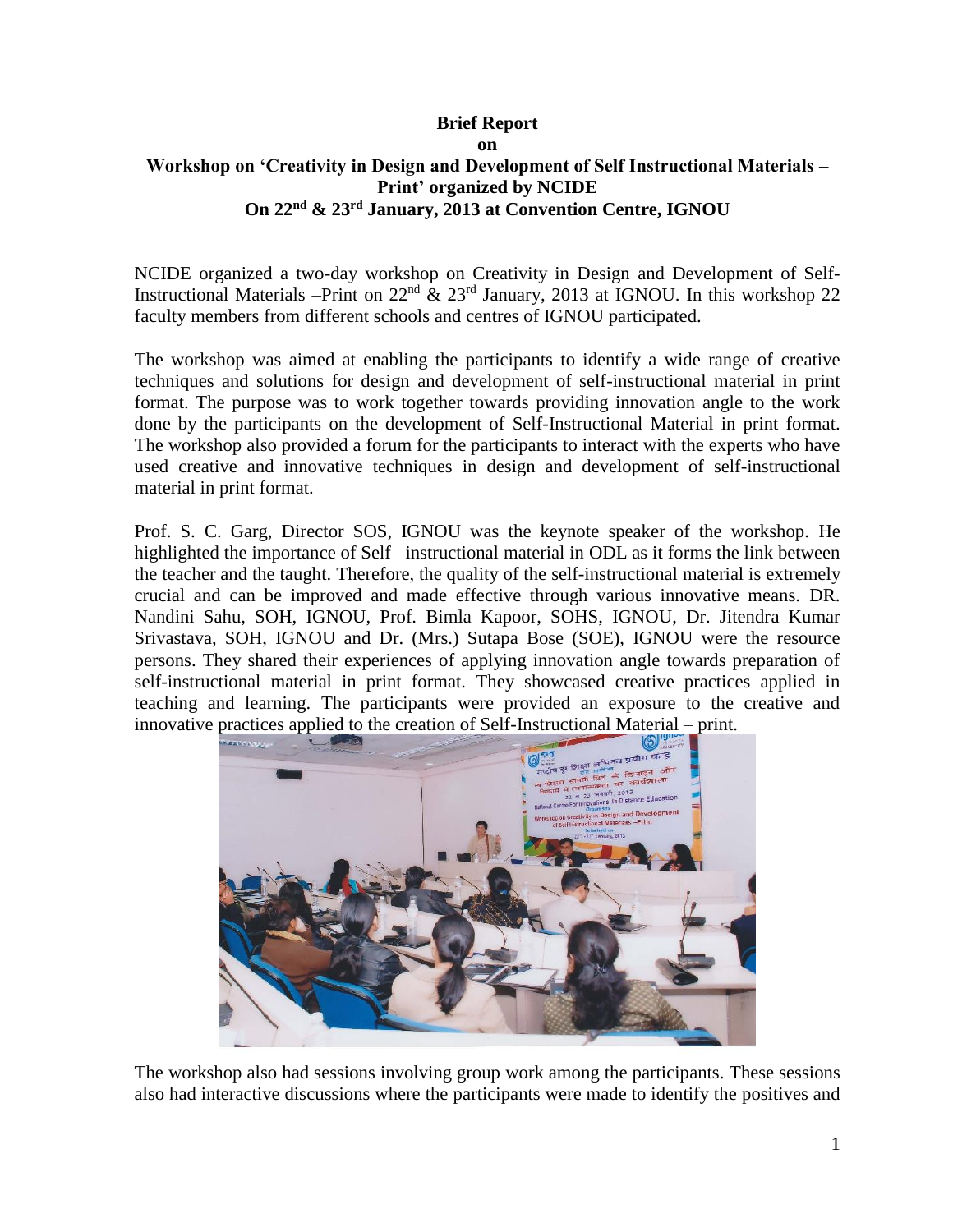the negatives of the self-instructional material prepared by them and feedback was also provided as to how it could be made more effective. The workshop received quite an overwhelmingly positive feedback from the participants.

> **Coordinator: Dr. Jyotsna Dikshit, & Co-coordinator: Dr. Moumita Das, Assistant Director, NCIDE**